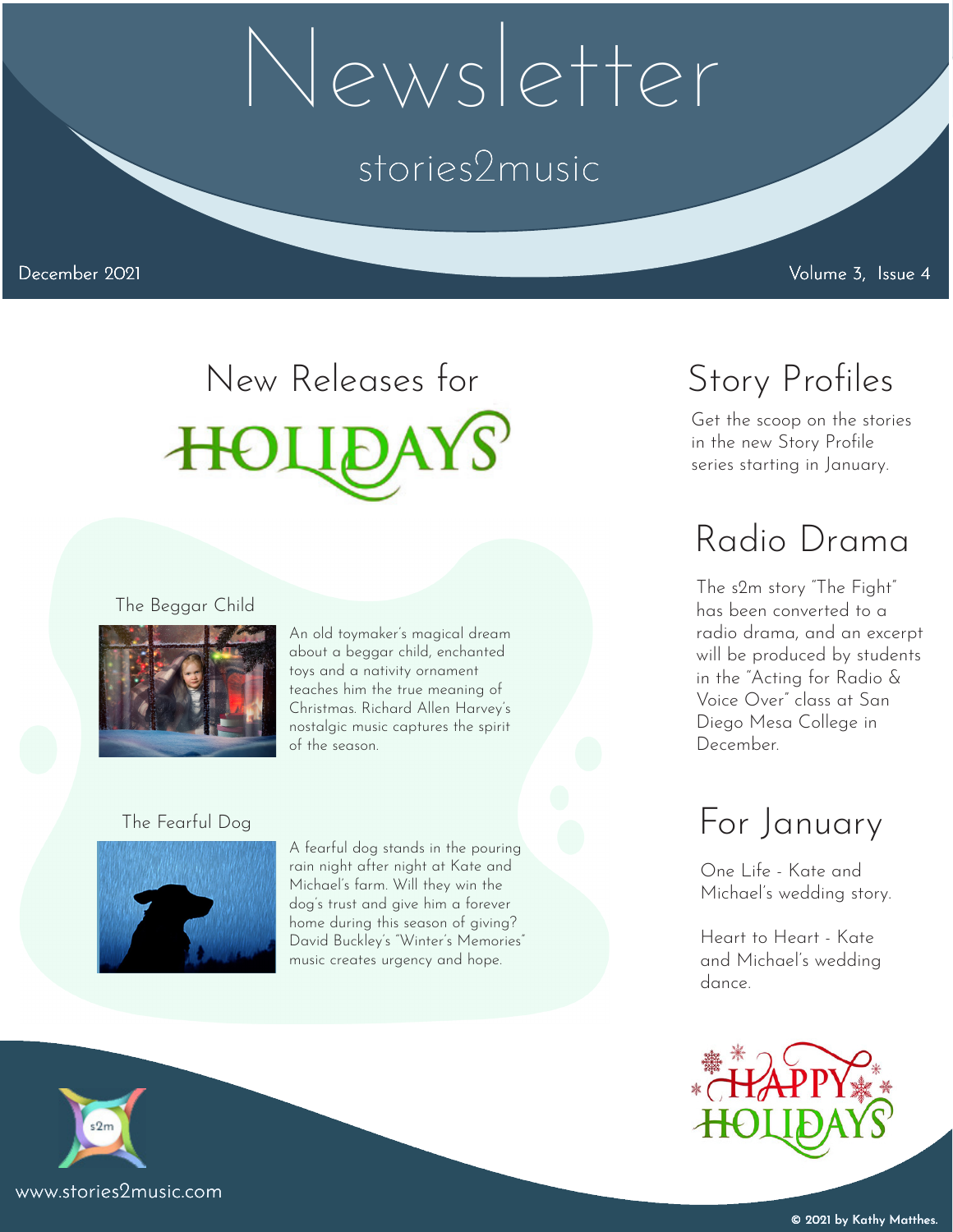## Newsletter

## stories2music

## New Releases for



#### A Grateful Heart



Kate shares her gratitude for all of the simple things that make her life rich in this new addition to the True Love Imagined series. The "Heartland Home" music by Simon Arthur Rhodes captures the spirit of Kate's gratitude.

#### The Golden Hour



Kate experiences the exquisite beauty of the golden hour during a romantic boat ride on the lake with Michael in this new addition to the True Love Imagined series. The lush "Love You More" music by Simon A. Rhodes captures the beauty.

## Story Profiles

Did you know that the True Love Imagined stories were originally written as love stories between the author and her boyfriend? Did you know that "The Shadow Dragon" story is about how an abused child feels about her abuser? Did you know that "The Boy Who Was Loved by the Wind" story was inspired by George MacDonald's *At the Back of the North Wind*?

Get the scoop on the stories in the new Story Profile series starting in December.

### Coming Soon

One Life The Fire Heart to Heart The Fearful Dog The Beggar Child

 $\bullet$ 

 $s2m$